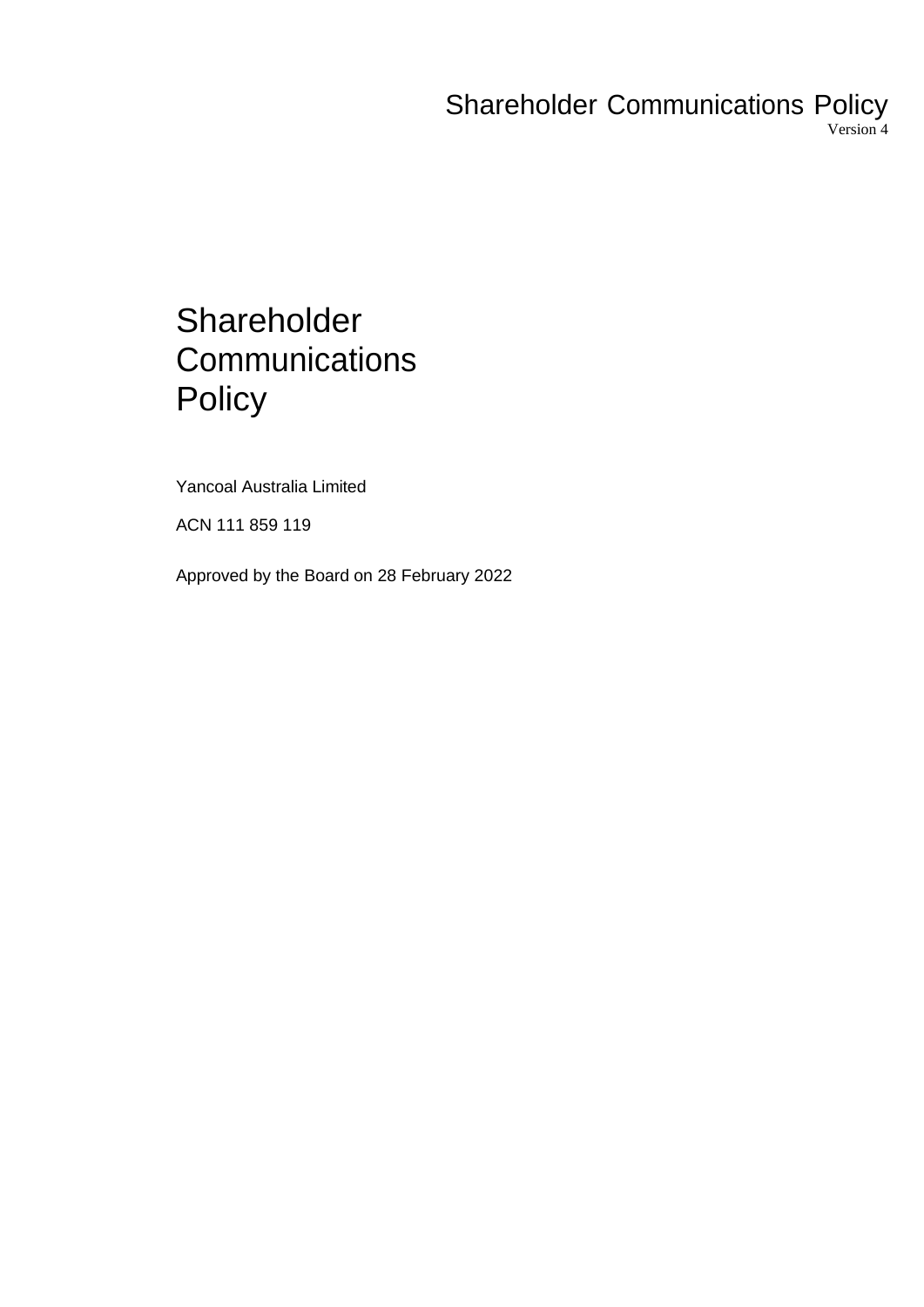# 1 Objective

Yancoal Australia Ltd (**Yancoal**) aims to ensure that shareholders are kept informed of all major developments affecting the state of affairs of Yancoal. Additionally, Yancoal recognises that potential investors and other interested stakeholders may want to obtain information about Yancoal from time to time.

## 2 Scope

This policy applies to Yancoal Australia Ltd.

## 3 Statement

Yancoal communicates information regularly to shareholders and other stakeholders through a range of forums and publications.

The Board shall maintain an on-going dialogue with shareholders and the investment community, and will regularly review this policy to ensure its effectiveness.

One of Yancoal's key communication tools is its website located at www.yancoal.com.au. Yancoal endeavours to keep its website up-to-date. Important information about Yancoal will be found under the sections marked 'Corporate Governance', 'Investors', 'Media', 'Sustainability' and 'Boards and Committees' on its website.

In addition to the material specifically referred to in paragraph 4 below:

- (a) the 'Corporate Governance Documents' section of the website includes details of the following:
- Yancoal's constitution;
- Yancoal's Board and Board Committee charters;
- Yancoal's core corporate governance policies;
- (b) the 'Investors' section of the website includes details of the following:
- financial information about Yancoal, including regularly published production and financial reports.
- (c) the 'Media' section of the website includes all press announcements made by Yancoal since 2017;
- (d) the 'Sustainability' section of the website includes details of the following:
- Yancoal's ESG Report;
- Yancoal's Economic Contribution Report;
- Yancoal's Modern Slavery Statement;
- Yancoal's Tax Transparency Report; and
- overviews of activities undertaken in the areas of environment, community and social responsibility.
- (e) the 'Boards and Committees' section of the website includes details of the following:
- the names and brief biographical information for each of its directors.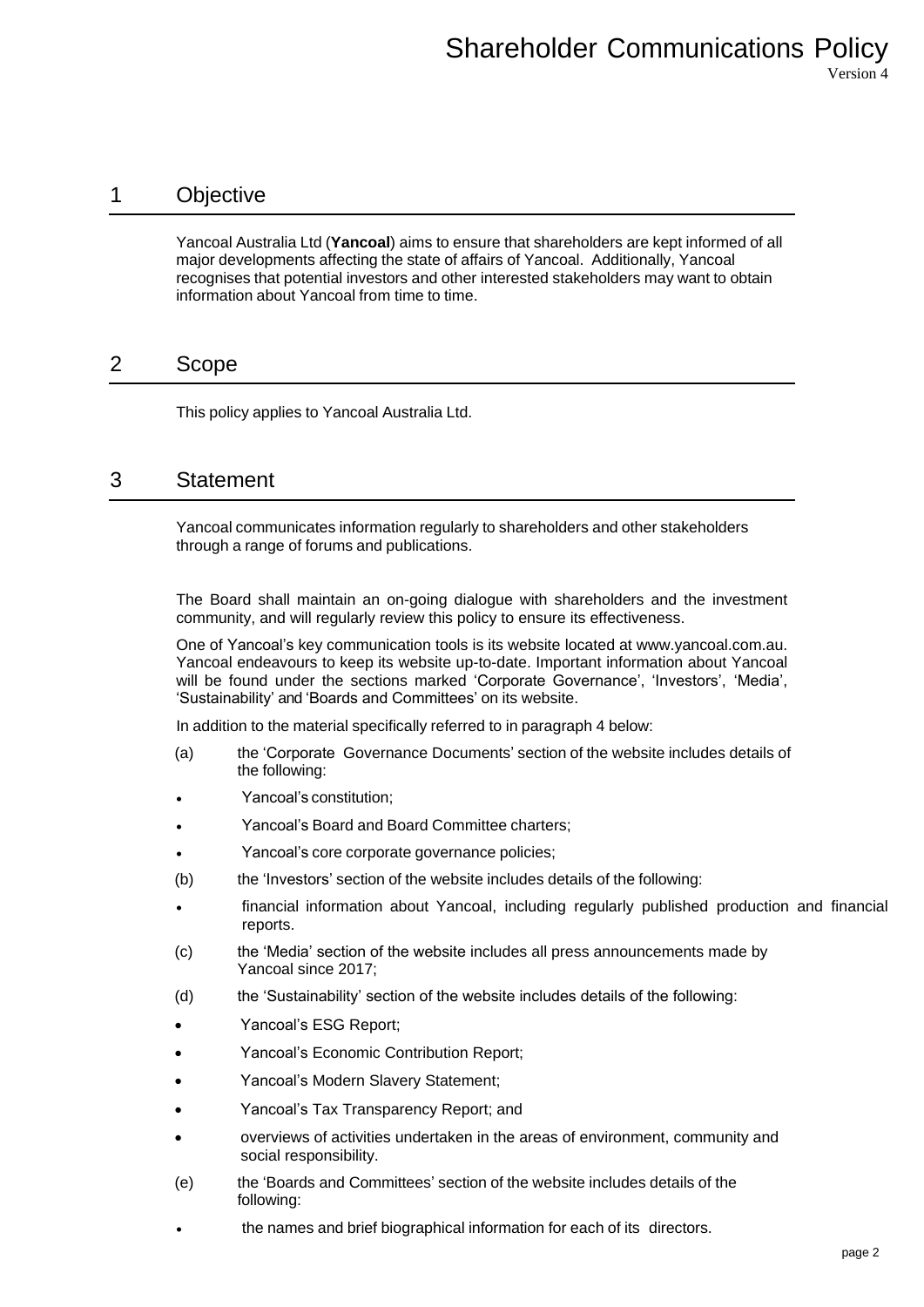Also, shareholders are given the option of receiving communications from, and sending communications to, Yancoal and its security registry electronically.

## 4 Application

Yancoal communicates important aspects of its affairs in the following ways:

- **Notice of meeting**: Yancoal places the full text of all notices of meetings and explanatory material on its website. Yancoal will arrange for the notice to shareholders to be sent for general meetings at least 28 days before the meeting .
- **Annual General Meeting (AGM)**: Yancoal encourages full participation of shareholders at its AGM each year. Yancoal's external auditor will attend the AGM and be available to answer shareholder questions about the conduct of the audit and the preparation and content of the auditor's report. The external auditor will also be allowed a reasonable opportunity to answer written questions submitted by shareholders to the auditor as permitted under the Corporations Act.
- **Meetings' proceedings**: to the extent that Yancoal keeps them, Yancoal will make available via its website, webcasts and/or transcripts of shareholders' meetings and copies of any documents tabled or otherwise made available at those meetings.
- **Attendance at meetings:** the chair of the Board should attend the AGM. He should also invite the chairs of the other standing Board committees, including but not limited to the Audit and Risk Management Committee, and the Nomination and Remuneration Committee, to attend. In the event that a chair of a committee is unable to attend, the chair of the Board should invite another member of the relevant Board committee, or failing this the duly appointed delegate of the absent chair of the Board committee, to attend. These persons should be available to answer shareholders' questions at the AGM. The chair of a committee comprising all independent non-executive directors (to be convened as and when required) should also be available to answer questions at any general meeting to approve a connected transaction or any other transaction that requires independent shareholders' approval under the relevant listing rules. Management should ensure that the Company's external auditor attends the AGM to answer questions about the conduct of the audit, the preparation and content of the auditor's report, the accounting policies and auditor independence.
- **Facilitating participation:** Yancoal intends to encourage and facilitate participation of shareholders at the AGM and accordingly will use a variety of technological solutions where appropriate. This may include, for example, holding meetings across multiple venues linked by live telecommunications and hybrid meetings that allow shareholders to attend and vote in person, by proxy or online.
- **Annual Report**: the Company's Annual Report will be available on its website and contains important information about Yancoal's activities and results for the previous financial year. Shareholders can elect to receive Yancoal's Annual Report or concise report as an electronic copy or in hard copy through the mail.
- **Announcements lodged with the Australian Securities Exchange (ASX) and Hong Kong Stock Exchange (HKEX)**: all ASX and HKEX announcements made to the market, including annual and half year financial results, are posted on Yancoal's website as soon as they have been released by ASX or published on the HKEX's website.
- **Presentations**: to the extent that Yancoal keeps them, Yancoal will make available via its website, webcasts and/or transcripts of investor or analyst presentations and copies of any materials distributed at those presentations.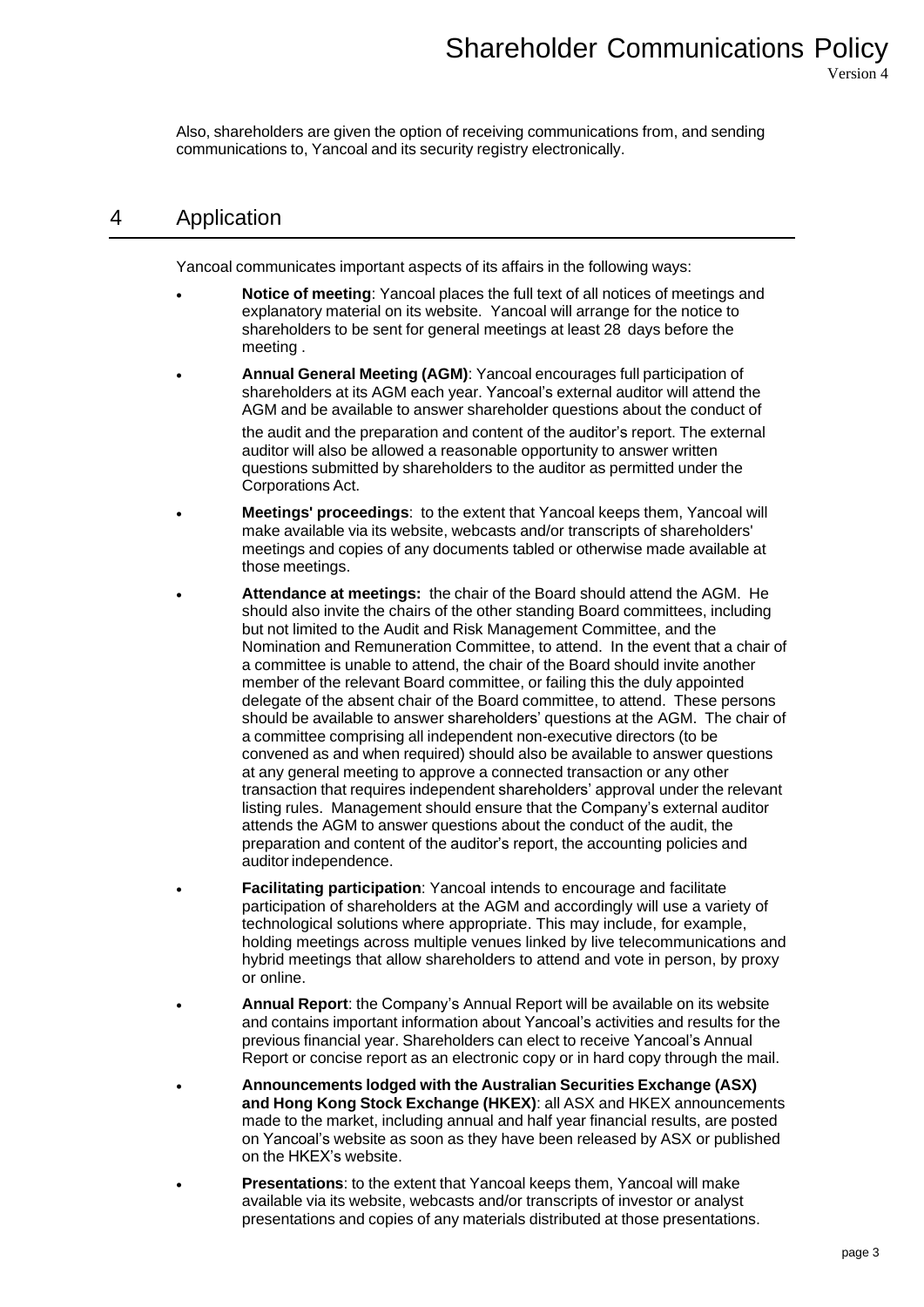• **Other information**: Yancoal is committed to dealing with shareholder enquiries (whether an institutional investor or a retail investor) promptly and courteously and provides an online email inquiry service to assist shareholders with any queries via [shareholder@yancoal.com.au](mailto:shareholder@yancoal.com.au) and [media@yancoal.com.au,](mailto:media@yancoal.com.au) while also taking measures to ensure that its registries, also do so.

Yancoal will keep this material available on its website for a reasonable period.

# 5 Responsibilities

| <b>Position</b>                                       | <b>Responsibility</b>                                                                                                                                                                                                                            |
|-------------------------------------------------------|--------------------------------------------------------------------------------------------------------------------------------------------------------------------------------------------------------------------------------------------------|
| <b>General Manager</b><br>Corporate<br><b>Affairs</b> | The General Manager Corporate Affairs will:<br>implement this policy; and<br>1.<br>ensure content on www.yancoal.com.au is accurate and up to date.<br>2.                                                                                        |
| <b>Position</b>                                       | <b>Responsibility</b>                                                                                                                                                                                                                            |
| <b>General Manager</b><br><b>Investor Relations</b>   | The General Manager Investor Relations will:<br>arrange any requests for Annual Reports to be delivered; and<br>1.<br>provide the General Manager Corporate Affairs with any of the<br>2.<br>above content to be loaded onto www.yancoal.com.au. |

### 6 Management

#### (a) **Maintenance**

This policy will be maintained, reviewed and updated by the General Manager Corporate Affairs.

#### (b) **Communication**

This policy will be made available on the Yancoal intranet and www.yancoal.com.au.

#### (c) **Monitoring**

The General Manager Corporate Affairs monitors compliance with this policy on a regular basis.

#### (d) **Reporting**

Any breaches of this policy should be reported to the General Manager Corporate Affairs.

#### (e) **Disclosure**

The Company shall disclose the following in its annual reports $1$ :

(i) this policy (or its summary), which should include channels for shareholders to communicate their views on various matters affecting the Company, as well as steps taken to solicit and understand the views of shareholders and stakeholders; and

<sup>&</sup>lt;sup>1</sup> Effective from the financial year commencing on or after 1 January 2022.